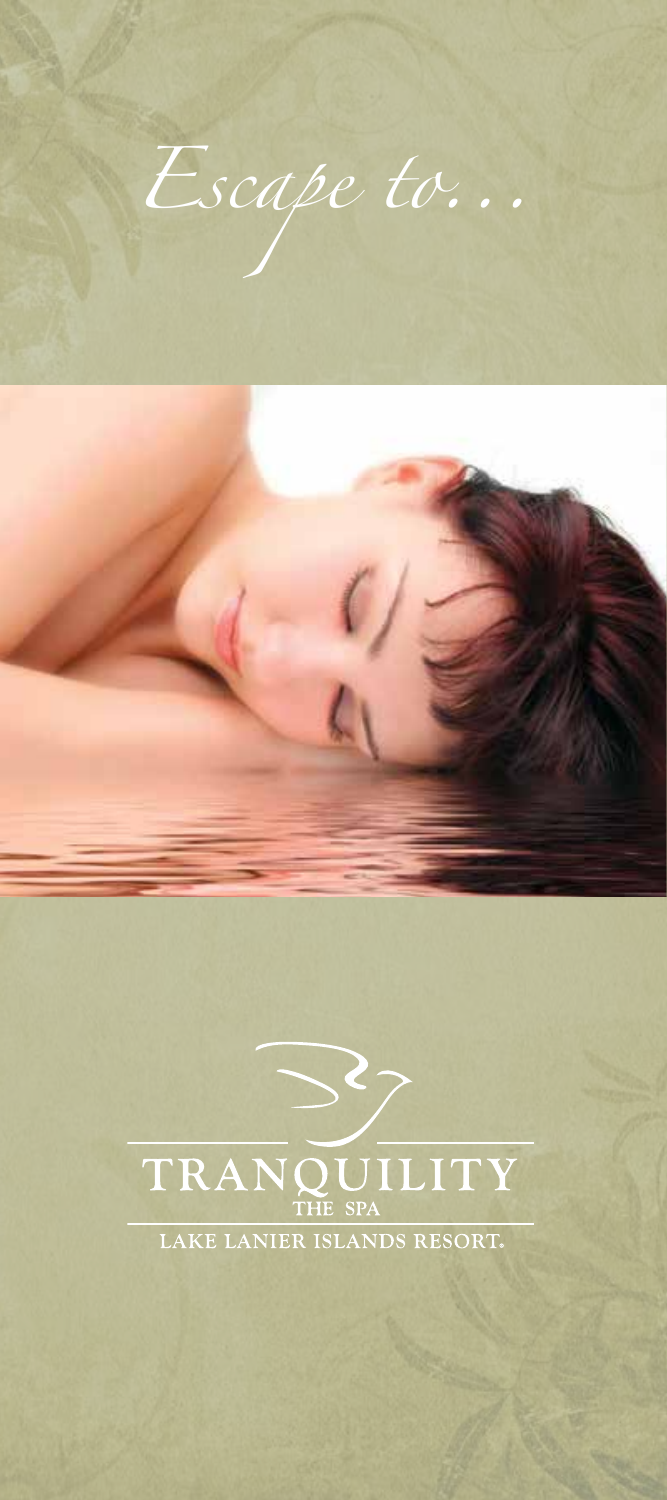*Dear Guest, Welcome to Tranquility, a refuge created to help you rediscover harmony and serenity.*

*Relax* your body and appease your mind in our stress free environment where your wellbeing is our main concern.

We will provide you with a selection of treatments and services designed to help you reach an unprecedented mind, body, and soul

*experience.*

You will enjoy our state-of-the-art facials, body treatments, and massages performed under the care of highly trained *professionals.*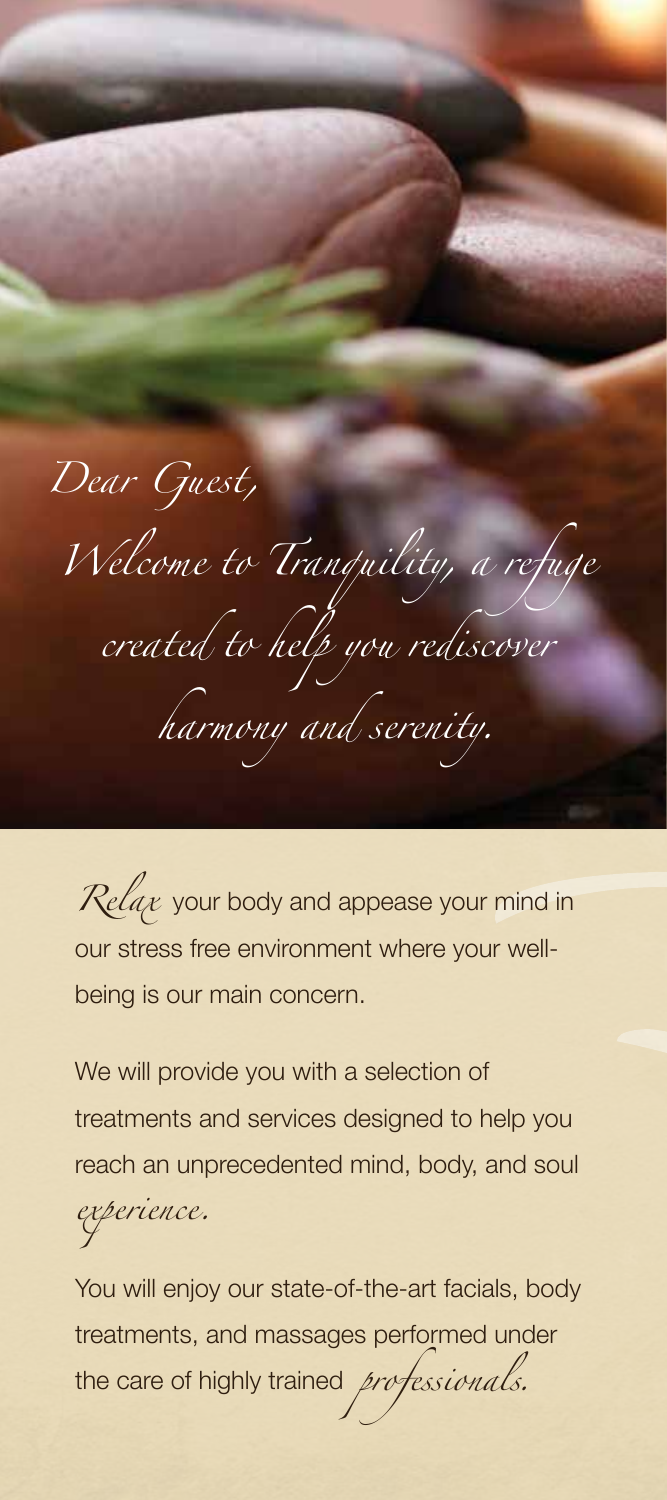

*Tranquility, an experience that* 

*you will want to repeat* 

*again and again….*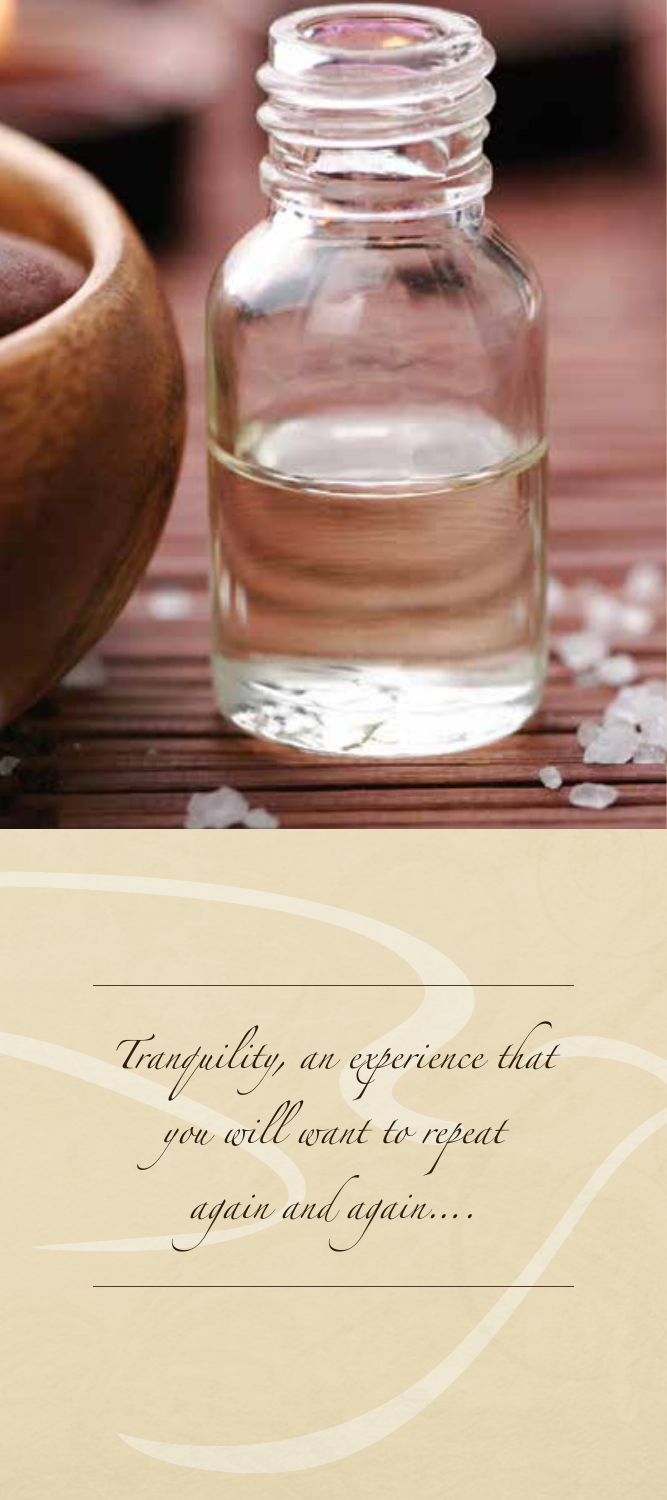*To Enhance Your Experience*

We suggest you schedule your valet service to arrive at the spa **10 minutes prior** to your appointment for your enhanced comfort and relaxation. Arriving late will limit the time of your service as a courtesy to the next guest. The treatment will be charged at full price as scheduled.

We request that **cell phones** be turned off prior to entering Tranquility, the Spa to ensure a peaceful and relaxing atmosphere.

Shaving is **not** recommended before any body treatments or gentleman's facials. If you choose to do so, please allow at least four (4) hours prior to the treatment.

Most body treatments and massages are enjoyed without clothing; however, disposable undergarments are available upon request. Please be advised that during a treatment the body is professionally draped at all times except for the area being worked on.

During your services, the technician will make sure that you are totally relaxed and comfortable. Whether it is the room temperature, the music volume, or the massage pressure please notify your therapist of any discomfort or preferences immediately.

Alcohol is not recommended before, during or immediately following spa treatments.

> Walk-ins are always welcome. Appointments are recommended.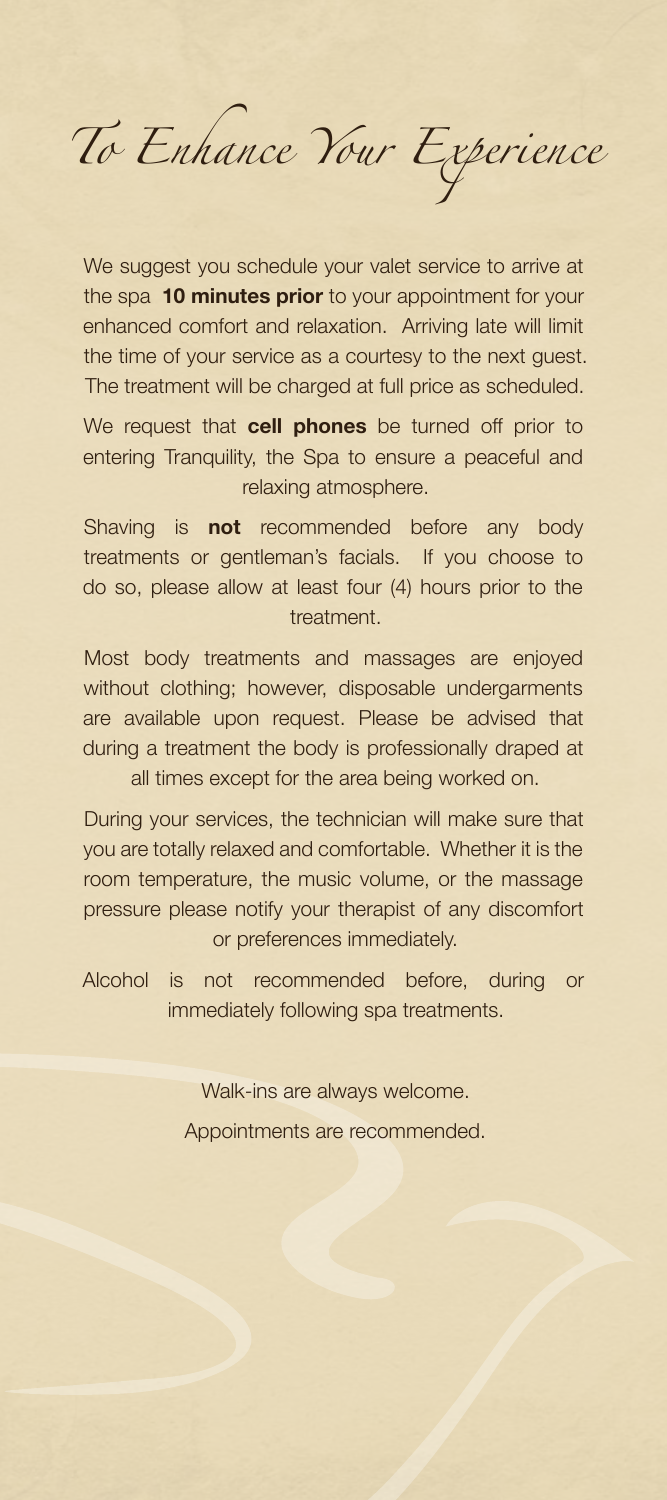*Reservation Policies*

**Our spa concierge is available 6 days a week to assist you in planning your visit with us**

**INDIVIDUAL RESERVATIONS** can be made at extension 7887 if you are a hotel guest or at 678-318-7887.

**GROUP RESERVATIONS** require a contractual agreement. Please contact our Group Coordinator at 678-318-7887.

**CANCELLATIONS AND SCHEDULING CHANGES:** must be done 24 hours in advance. If we do not receive 24 hours notice you will be charged 100% for the scheduled services at the time the service was to be performed.

Group cancellations are subject to contractual agreement.

**PREGNANCY:** Please notify the spa concierge if you are pregnant, which trimester you will be in at your appointment time and any other physical ailments or disabilities.

Mother-to-be will need a physician's consent in order to receive massages and/or waxing services. If this is unobtainable, we will request that you sign a waiver of liability prior to your services.

**AGE REQUIREMENT:** Guests must be at least 18 years of age to receive services. Spa services for guests of 17 years of age or younger will be provided at our discretion and a parent or adult guardian must be present. Proper identification required.

**GENDER PREFERENCE:** You may request a specific gender while scheduling an appointment. We can NOT guarantee that we will have your requested gender available at all times, but know that our spa employees have been professionally trained and follow strict treatment protocols that ensure your utmost discretion.

**PAYMENTS:** Our spa services must be quaranteed with credit card, cash, traveler's checks, or gift certificates purchased through the spa or hotel. We accept all major credit cards.

**GRATUITIES:** All Spa pricing includes a 20% gratuity for your convenience.

**VALUABLES:** We are not responsible for valuables brought to the spa.

**GIFT CERTIFICATES:** Gift certificates are an ideal gift for any occasion. They can be purchased on–site, or over the phone.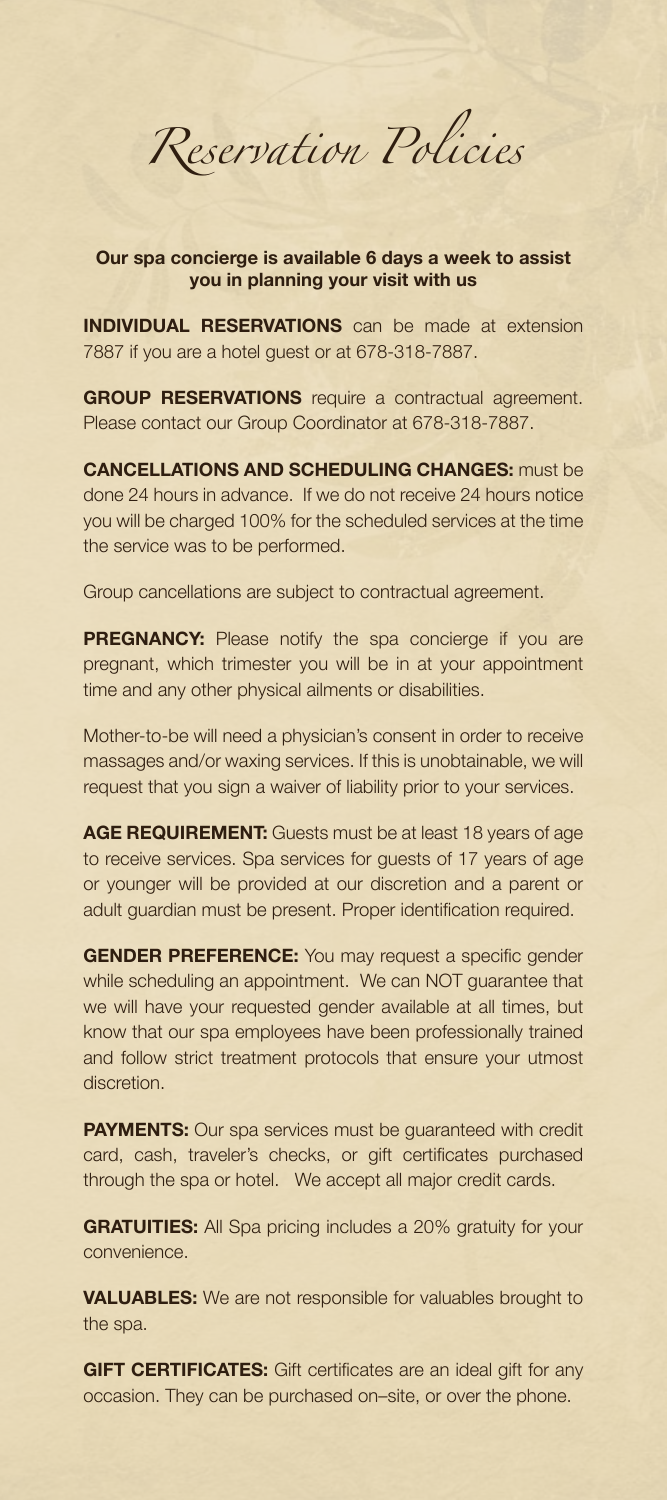*Facials*

# **TRANQUILITY SIGNATURE FACIAL**

This luxurious essential oil facial integrated with a unique back treatment restores balance and wellbeing. A true mind, body and soul experience. A true mind, body and soul experience.

80 min. - \$186

### **AGE DEFIANCE with COLLAGEN**

With the infusion of collagen, this treatment heals damaged skin and dramatically reduces the appearance of fine lines.

80 min. - \$168

# **INTENSIVE REPAIR with VITAMIN C**

Stimulates the vital functions of the skin and repairs cell damage. Designed for skin showing signs of aging and loss of elasticity.

80 min. - \$168

#### **OPTIMUM HYDRATION**

Immediately replenishes the skin in need of moisture, smoothes fine lines and leaves your skin soft and supple.

80 min. - \$168

## **ROSACEA CARE**

Specific active ingredients formulated to decongest and desensitize the most delicate complexion and reduce redness associated with Rosacea.

50 min. - \$126

#### **ABSOLUTE PURENESS**

A balancing treatment that regulates overactive sebaceous glands, prevents future blemishes and reduces the appearance of an oily complexion.

50 min. - \$126

#### **TIMELESS EUROPEAN FACIAL**

Experience a true European facial offering highly concentrated ingredients specifically designed to answer your skin's needs.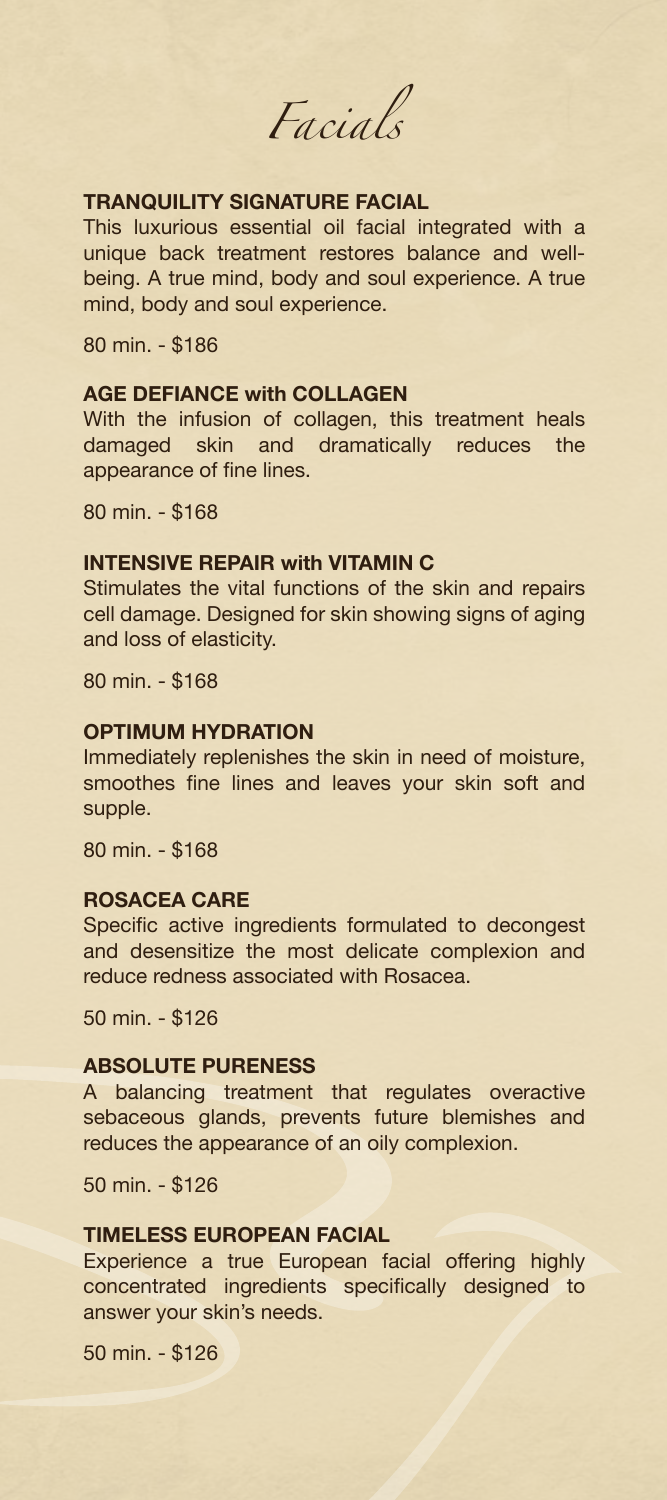# **ULTIMATE BACK TREATMENT**

Treat your back to a deep pore cleansing, exfoliation, steam, extractions and a customized treatment to rediscover softness.

50 min. - \$126

### **TEEN FACIAL**

Specialized facial designed to deeply cleanse the skin as well as correct imperfections at an early age.

50 min. - \$120

# **RADIANCE VISAGE**

Mini-facial providing a complete professional cleansing and gentle exfoliation followed by a customized mask and finishing cream.

25 min. - \$66

# **LUMINESCENT DECOLLETÉ**

Enjoy a soft and silky exfoliation and rediscover a subtle shimmer and extraordinary softness.

25 min. - \$60 • Add on - \$54

**EYE CONTOUR THERAPY** Anti-wrinkle or decongesting The anti-wrinkle therapy smoothes wrinkles and fine lines around the eye area, protects from dehydration and prevents premature aging. The decongesting therapy diminishes swelling in the eye area and prevents fluid retention. It assists in softening dark circles and reduces bags under the eyes.

25 min. - \$60 • Add on - \$54

*Men's Facials*

### **EXECUTIVE FACIAL**

Repairs damages caused by stress, smoking, pollution and frequent travel, as well as environmental aggressions. Reduces irritations and restores the skin's natural wellness.

80 min. - \$168

#### **GENTLEMAN'S HOT TOWEL FACIAL**

Prevents blemishes and ingrown hair, balances the sebaceous glands, and provides an immediate response to your skin's needs.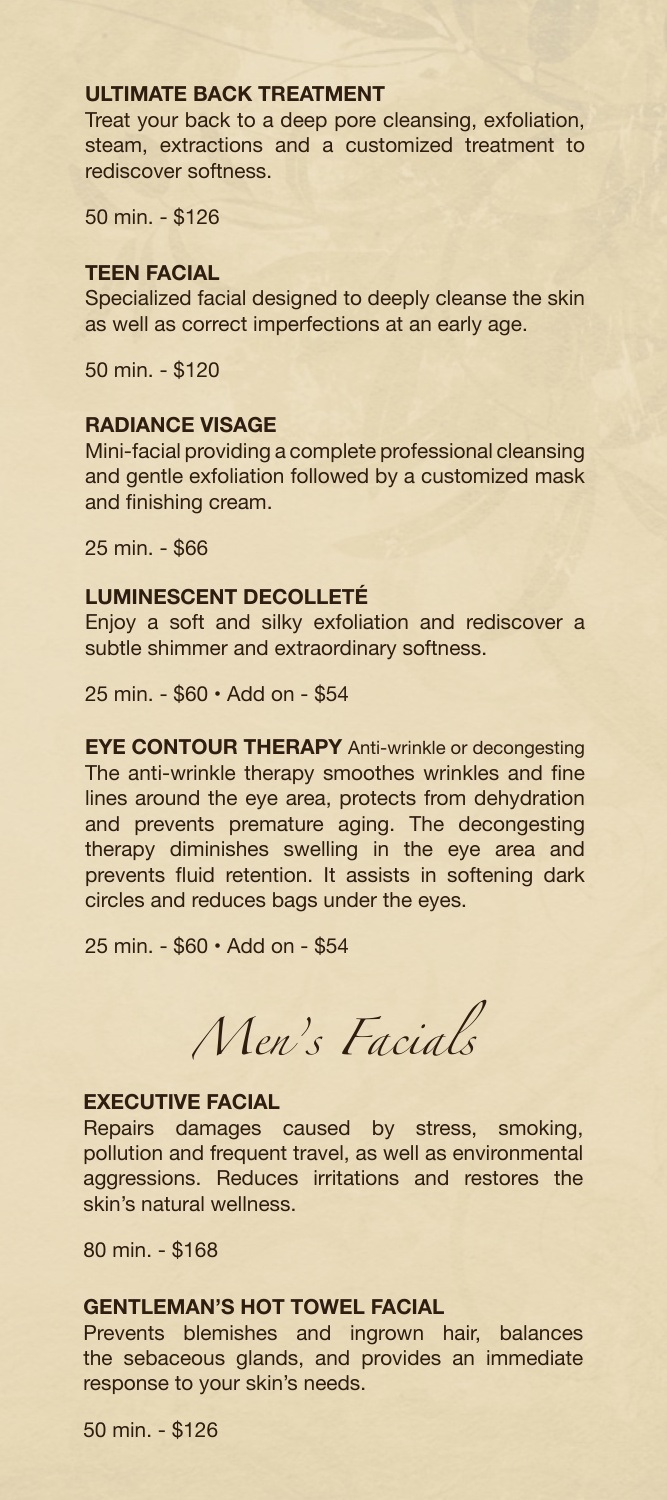*Massages*



#### **SINUS RELIEF MASSAGE**

Lymphatic and pressure point techniques are combined with an essential oil blend that will open and drain blocked sinus passageways.

25 min. - \$48 • Add on - \$42

# **INVIGORATING SCALP MASSAGE**

Designed to relieve tension and headaches while concentrating on your face, neck and scalp.

25 min. - \$48 • Add on - \$42

### **MINI MASSAGE**

This massage provides immediate relief of stress accumulated in the neck, shoulders and back area. Great for a first experience.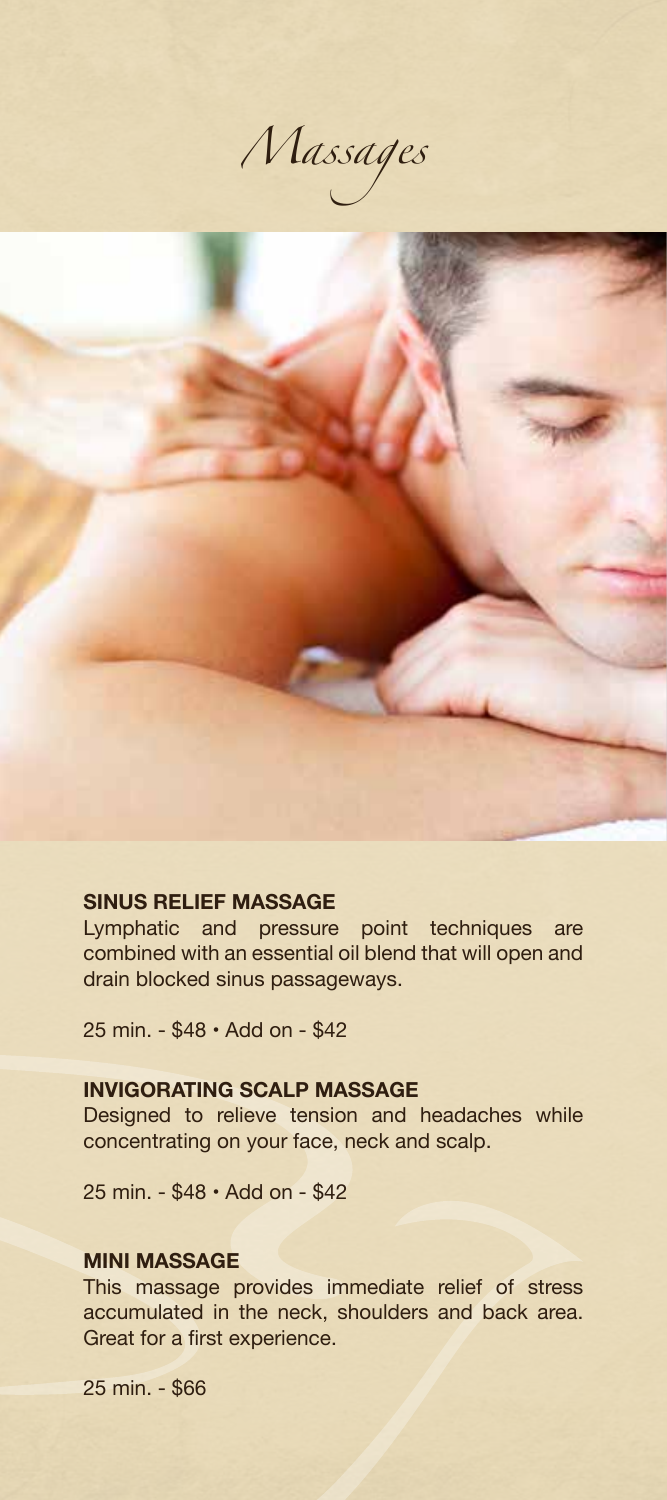## **MUSCLE DE-STRESS MASSAGE**

Targets muscle fatigue and joint pain using a specific blend of essential oils to eliminate toxins from the body.

50 min. - \$138 • 80 min. - \$180

## **PRE-NATAL MASSAGE**

Relax and improve circulation and lymphatic drainage while reducing fatigue. Special pregnancy pads are used for mom's and baby's comfort.

50 min. - \$126

### **COUPLES MASSAGE**

A wonderful way to relax together. Enjoy a massage in the same room, at the same time with two different therapists using specific techniques customized to your individual needs.

50 min. - \$252 • 80 min. - \$336

### **SWEDISH MASSAGE**

Specific massage techniques with light pressures are used to improve circulation, ease muscle tension and relax the body.

50 min. - \$126 • 80 min. - \$168

#### **DEEP TISSUE MASSAGE**

A variety of slow, deep strokes that help relieve pain as well as deep cross fiber work to break up lactic acid accumulation in the muscles.

50 min. - \$132 • 80 min. - \$174

## **AROMATHERAPY MASSAGE**

Customized essential oils are expertly massaged into your skin to relax, de-stress, detoxify, or breathe better.

50 min. - \$132 • 80 min. - \$174

### **HOT STONE THERAPY MASSAGE**

Heated stones are used on specific areas of the body to provide deep muscle relief while relaxing your entire body during your massage.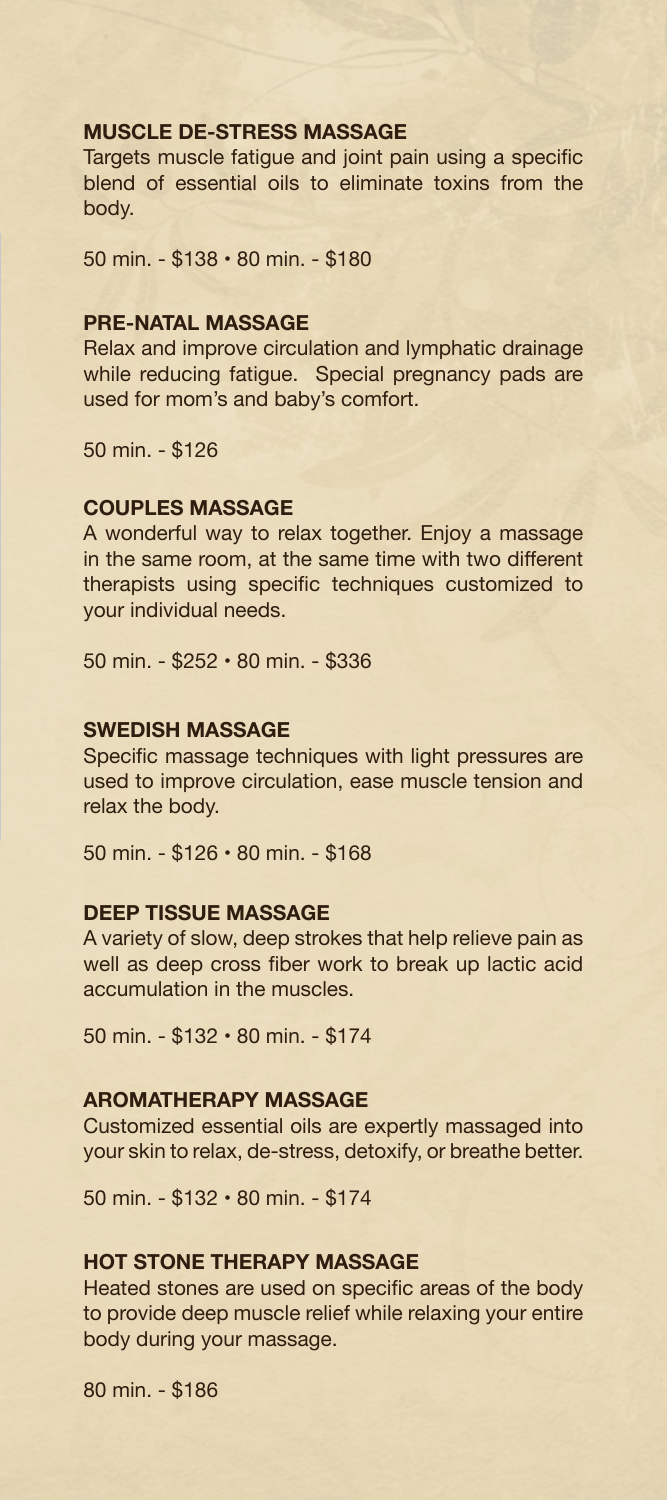*Body Treatments*

# **BODY POLISHING WITH BORA-BORA WHITE SAND**

Soft and luxurious exfoliation with Bora-Bora white sand infused with lotus flower extracts to smooth your skin and enhance it with a subtle exotic fragrance.

25 min. - \$66 • 50 min. - \$102

## **LAVENDER SALT SCRUB**

A concentration of fine salt and pure lavender essential oil to smooth your skin to perfection.

25 min. - \$60 • 50 min. - \$96

### **TOTAL RELAXATION WRAP**

Let the essence of Frankincense carry you into a deep meditative relaxation state. Your skin will be exfoliated using an organic scrub, and finished with nourishing oil gently massaged into your skin.

50 min. - \$144

### **DETOXIFICATION WRAP**

After a soothing exfoliation with organic ground coffee, a specific blend of essential oils will be massaged into the skin using specific foot reflex points to encourage the release and elimination of unwanted toxins.

50 min. - \$144

#### **HANDS AND FEET TREAT**

Relax and treat your hands and feet to an exfoliation and moisturizing treatment. Followed with warm mittens and booties and a light massage.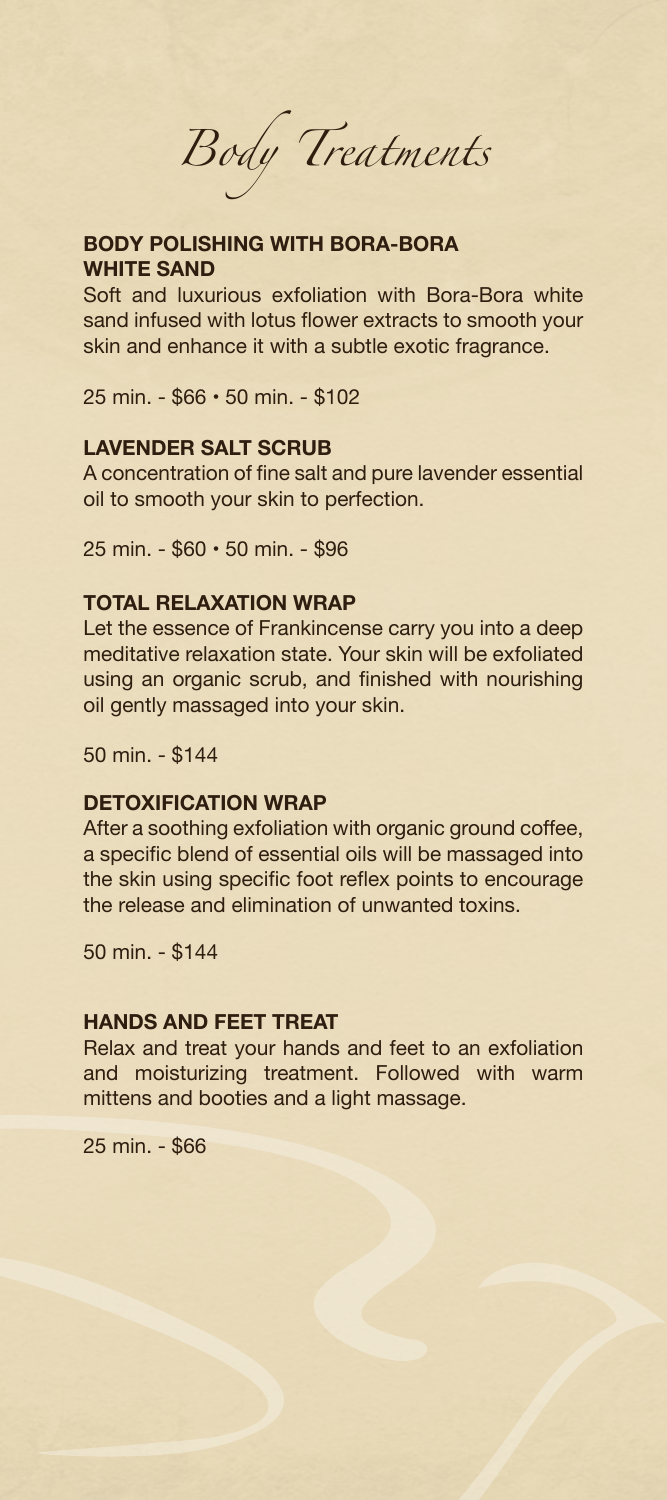*Gentle Hair Removal*

**EYEBROWS UPPER LIP CHIN EYEBROWS & UPPER LIP EYEBROWS, LIPS & CHIN NECK FOREARMS FULL ARMS UNDERARMS CHEST BACK BACK & SHOULDERS HALF LEGS FULL LEGS ABDOMEN BIKINI HALF LEGS & BIKINI FULL LEGS & BIKINI**

15 min. 10 min. 10 min. 20 min. 25 min. 15 min. 20 min. 30 min. 15 min. 30 min. 30 min. 30 min. 20 min. 40 min. 10 min. 20 min. 35 min. 50 min.

Prices are subject to change according to the hair growth and time involved.

*Spa Packages*

**GENTLE RESPITE** Radiance Visage Facial Mini Massage Invigorating Scalp Massage

1.5 hrs. - \$174

# **SPLENDID MOMENT**

Body Polishing with Bora-Bora Sand Aromatherapy Massage Timeless European Facial

2.5 hrs. - \$324

Prices are subject to change without notice.